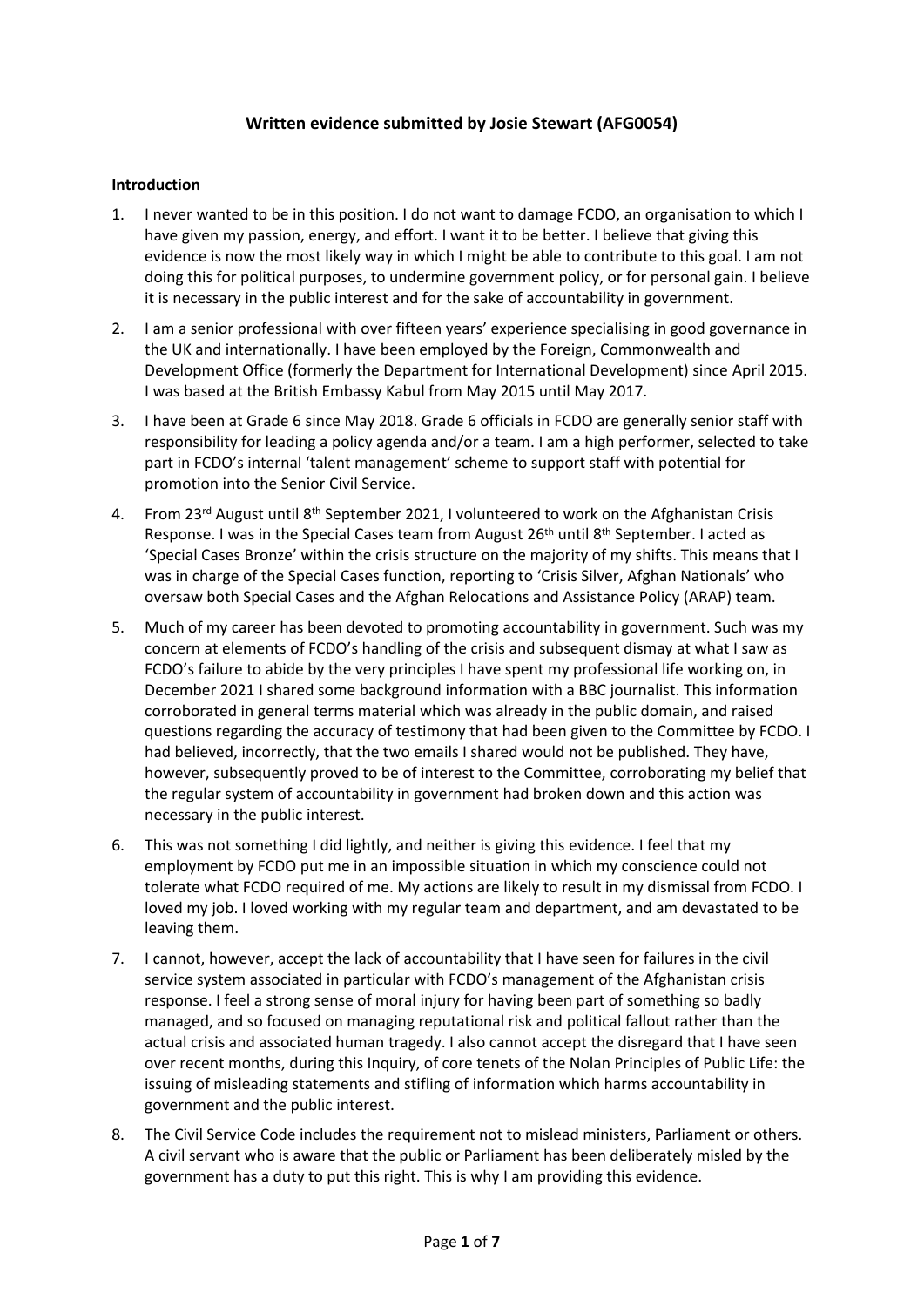- 9. I have three caveats that I feel are important to note:
	- a. This evidence is based entirely on my own experience. I do not have access to FCDO systems to provide records or enable elaboration. I have included only evidence in which I am completely confident, from my memory.
	- b. From what I saw, during Operation Pitting the HMG effort in Kabul and third country locations was truly extraordinary, an achievement which should not be downplayed.
	- c. The vast majority of individuals who worked in the FCDO Crisis Centre during the Afghanistan crisis response displayed great integrity, professionalism and compassion. They were let down by systemic failures in the organisation and its leadership, which compounded the chaos of the crisis situation and hampered the effectiveness and efficiency of the response.

## **Corroboration**

- 10. The main reason I am giving evidence is to formally corroborate the evidence already provided by Raphael Marshall. Whilst I do not agree with every specific aspect of his testimony, I do agree with the majority of the substance and all of the essence.
- 11. Philip Barton testified to the Committee on 7 December that he takes the issues raised by Raphael Marshall very seriously. I have seen no evidence of this, either in subsequent testimony provided by FCDO to this Inquiry, or in changes made within FCDO to better equip the organisation to respond to future crises.
- 12. I hope that my corroboration serves the purpose of giving the Committee confidence in relying on key elements of the evidence provided by Raphael Marshall. His evidence is important.
- 13. I had never heard of Raphael Marshall before his evidence to the Committee was published. We did not overlap in our periods of time working on the Special Cases team.

#### **Prioritisation of Special Cases**

- 14. In my opinion, the criteria used for prioritising Special Cases during the evacuation were so broad as to be largely meaningless. They were also impossible to evaluate with the information we had in the timeframes that were necessary. From the time I joined the Special Cases team, I saw no meaningful attempts to do so. Prioritisation was based on who happened to open or forward which random email, and who could most quickly transcribe data from emails into spreadsheets from which there was a chance it might be actioned.
- 15. The explanation in Philip Barton's letter to the Committee of 17 January that "The LOTR cohorts drew on FCDO, MoD, and other interested parts of Government's knowledge of Afghanistan and recent evidence of actual or likely targeting by the Taliban or other groups" is in my opinion a description of idealised fantasy. I did not see this happen once.
- 16. The Special Cases Team did a remarkable job of implementing policy at the same time as it was being created. I agree with the testimony that this was better than the alternative of helping no one other than British Nationals and those who qualified under ARAP. I do not understand, however, why the policy was not in place earlier. I believe an appropriately functional administration could reasonably have been expected to anticipate, to clarify precisely to whom Ministers felt we owed a duty of care, and to prepare in advance a robust process for identifying and prioritising these people. This did not happen, and this manifest failure led to confusion, impossible demands on the crisis team, and compounded human tragedy in Kabul.
- 17. There was confusion within the Crisis Centre as well as externally as to which cohorts of people were eligible to be considered for evacuation under which mechanism. At one point I was told that Afghan contractors – UK-funded implementing partners who had been essential to the delivery of UK priorities in Afghanistan – were eligible under ARAP Category 4. The next day I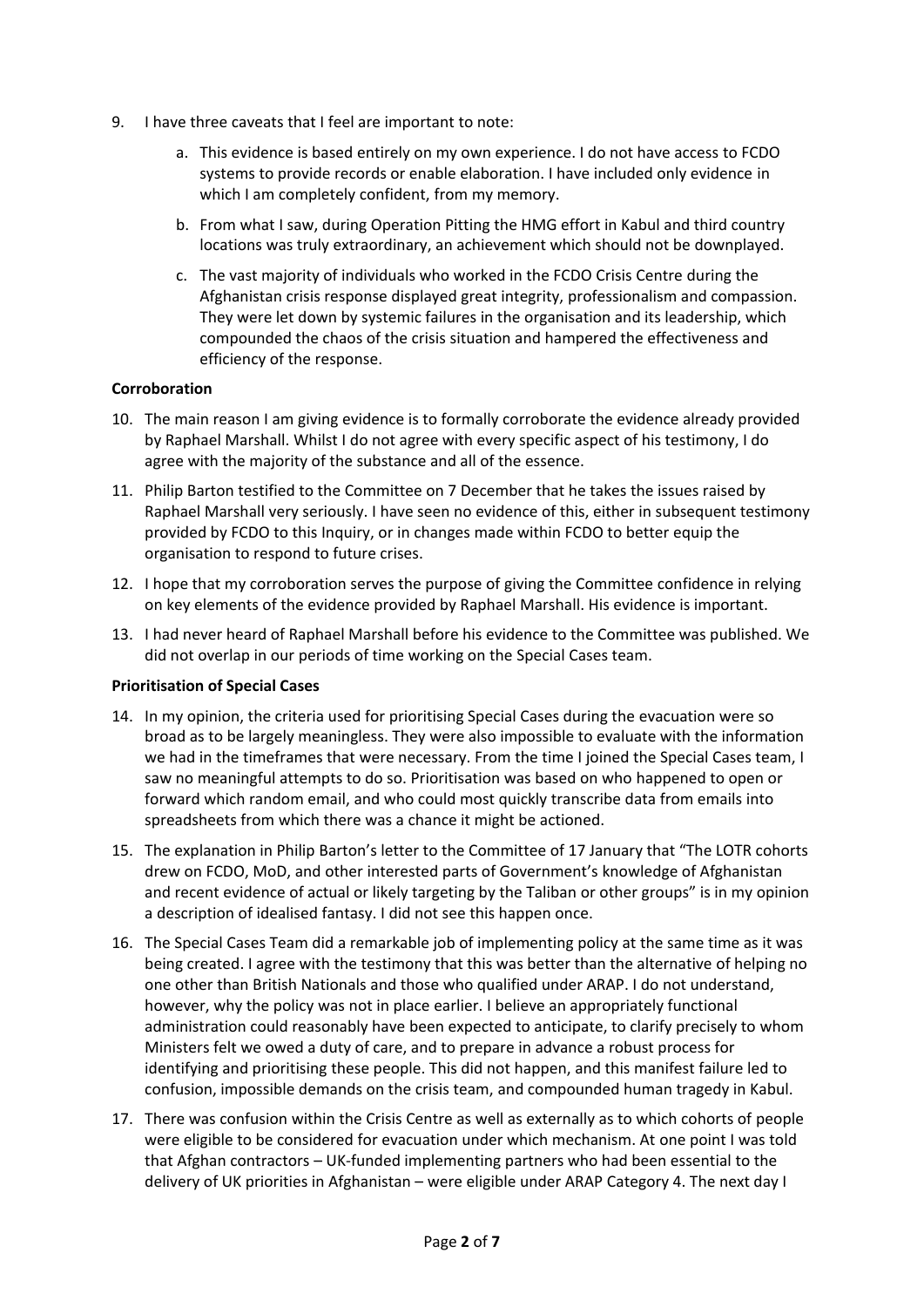was told that they were not. Irrespective of views on whether or not it is possible to outsource moral responsibility alongside with outsourcing delivery, this lack of clarity on policy positions compounded confusion, chaos, and risk to lives.

- 18. From what I saw, I believe that MPs also bear some responsibility for the fact that the Special Cases team was unable to even look at enough cases to be able to claim that any meaningful prioritisation took place. The very significant pressure and lobbying by MPs on behalf of particular individuals and cohorts meant that most of the focus of the Special Cases team was on tracking down correspondence or data on individuals with connections, when it could otherwise have been spent identifying and ensuring we helped the most vulnerable people.
- 19. We were all desperately trying to help people we knew. Doubtless I would have done the same, had I been in a position of political influence. But the cost and implications of this should not be overlooked.

## **Handling of correspondence**

- 20. Immediately after the evacuation had ended, I focused considerable effort on working with teams across the Crisis response to attempt to put in place a logical system for managing correspondence across the numerous – there were at least six that I am sure of – crisis mailboxes that were in use in FCDO.
- 21. There was no central process or system for handling correspondence. Individual teams managed each individual mailbox as they saw best. Mostly this meant opening emails, categorising them with coloured flags according to various systems (each mailbox team using a different system), and forwarding them to the 'correct' crisis mailbox (Special Cases, ARAP, Consular, etc).
- 22. Duplication was a huge issue already: understandably, once numerous email addresses were in the public domain, individuals and those attempting to help them would copy their emails to every address they had, as well as sending numerous follow-up emails, in hope of achieving some response. The system failure within the crisis response at least doubled this multiplication by requiring the same email to be opened and read at least twice: once in the original mailbox and then again in the 'correct' mailbox to which it was forwarded.
- 23. During my time in the Crisis Centre, there was no process for identifying these duplicate emails or tracking what if anything had been done with any emails. For most of the time there were no objectives given to mailbox teams. The very existence of some mailboxes was forgotten about entirely between shifts. Days after I finished working in the Crisis Centre, I received a call from a colleague who had started work on Special Cases asking me if I knew anything about one mailbox they had heard mentioned in passing, or how to access it.
- 24. I believed my attempts to agree a logical management system post-evacuation had been successful. Numerous 'Crisis Silvers' had been appointed to sort out the problem. Working to one of them, I documented and circulated decisions, agreements and instructions for a new way of working. I finished my shift that day around 22:00, after a thorough handover. When I started again around 8:00 the next day, no one had any awareness of what had been agreed the day before. It felt like Groundhog Day.
- 25. Philip Barton's testimony that FCDO made a decision to prioritise looking at correspondence rather than answering it was accurate. However, the claim that "Since the completion of the evacuation phase, the FCDO has been urgently working through the correspondence" (letter from the previous Foreign Secretary dated 15 September 2021) is not accurate. There was no urgency whatsoever accorded to doing anything actually meaningful with any of the emails at this stage.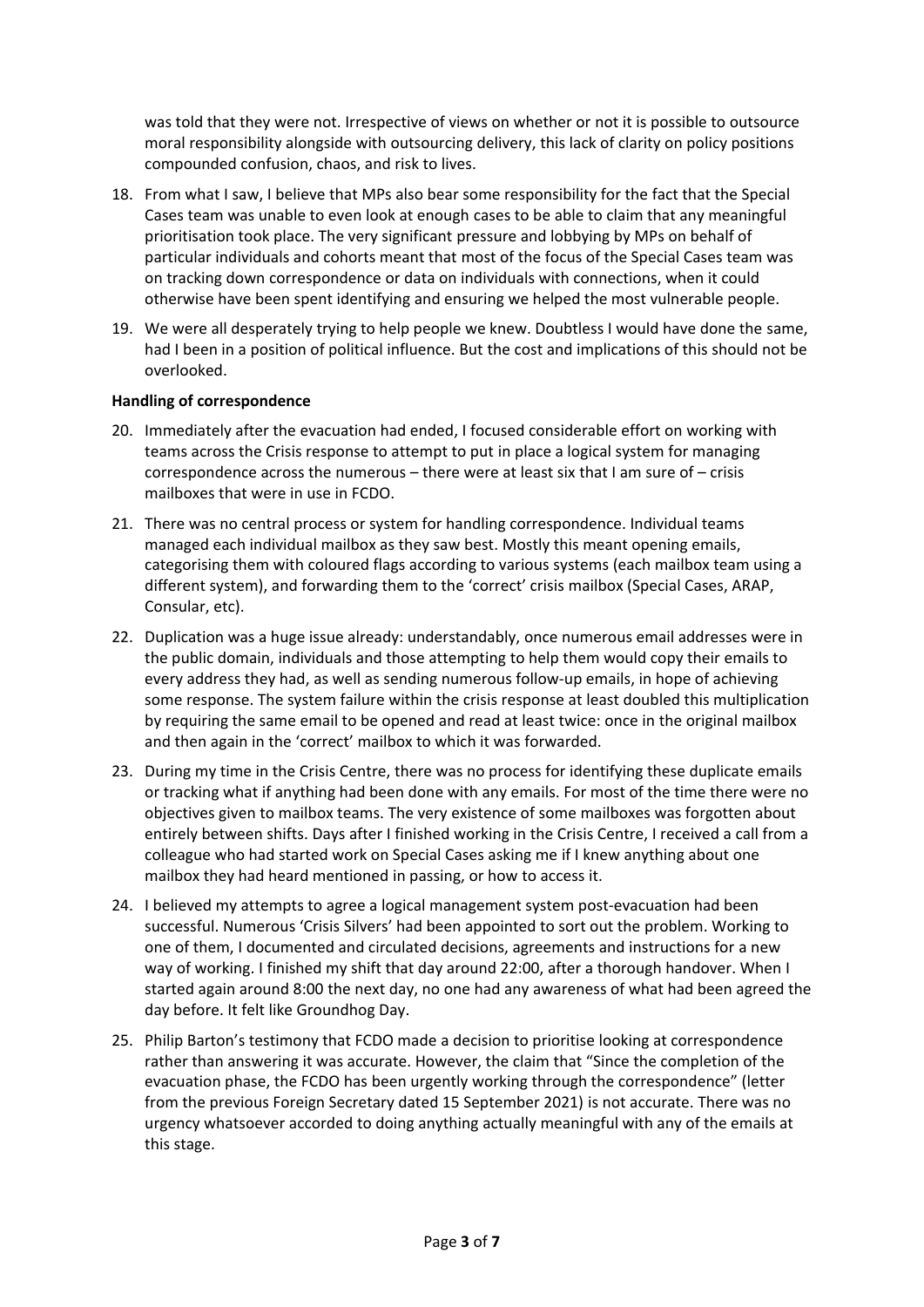- 26. The only urgency I ever saw injected into managing correspondence was when the previous Foreign Secretary undertook that FCDO would reply by Monday 6 September to all MPs who wrote in about Afghanistan cases before 31 August. Then, the mailbox teams were bolstered and they were all required to focus solely on identifying and opening emails from MPs. This was purely in order to enable the Foreign Secretary to say that all emails from MPs had been read, and to issue a generic response. I do not believe that anything was actually done with any of the information in these emails at that time. The only urgent requirement was to manage the political fallout and to appear to MPs as if something was being done – not to actually manage, understand and act on correspondence.
- 27. From the 29th August through September, I and a number of others working within FCDO's Crisis Centre argued strenuously that we should respond in some way to emails from desperate Afghans and/or those working to support them. There was no agreement, interest, or urgency accorded to this argument. Sustaining communication with those who had reached out to the UK for help was not considered important. I am not aware that it ever happened.
- 28. This was indicative of FCDO's priorities. It did not seem to be considered important to respond to individuals in distress, even just to acknowledge their situation. When I answered emails myself – a random handful that happened to come through to me, out of the tens of thousands in the mailboxes – I could not give help or advice, but I did say how sorry I was that there was nothing I could do, and how much I was thinking of them and their families. I received replies brimming with gratitude, simply for the simple fact that someone noticed, and responded.

#### **Nowzad**

- 29. I am not aware of any deliberate decision to prioritise animals over people, and do not believe that this happened intentionally.
- 30. In my opinion, however, the decision to approve Nowzad's Afghan staff under LOTR was not in line with policy, as there was no reason to believe these people should be prioritised under the agreed criteria. The issue also certainly carried significant opportunity cost in terms of the amount of senior civil servant time spent on the case.
- 31. It was widespread 'knowledge' in the FCDO Crisis Centre that the decision on Nowzad's Afghan staff came from the Prime Minister. I saw messages to this effect on Microsoft Teams, I heard it discussed in the Crisis Centre including by senior civil servants, and I was copied on numerous emails which clearly suggested this and which no one, including Nigel Casey acting as 'Crisis Gold', challenged. Some of these the Committee has seen.
- 32. I consider the letters the Committee received from Philip Barton (17 January 2022) and from Lord Ahmad (23 February 2022) to be misleading in claiming that "Nowzad staff were included by officials in the potential cohorts to be considered for evacuation if space became available under LOTR." While factually accurate, from what I heard and saw, Nowzad staff were included as a late addition only in response to this 'PM decision.' This occurred against the previous judgement of officials.
- 33. I do not find it credible that Philip Barton, or those who drafted his letter dated 17 January 2022, would not have been aware of this.
- 34. I was copied on an email from Nigel Casey stating that the National Security Adviser would seek input on the Nowzad case from Number 10.
- 35. I cannot fathom why either Philip Barton or Nigel Casey would have intentionally lied to the Committee, but I believe that they must have done so both in the letter dated 17 January and in the oral testimony given on 25 January. I have tried to imagine but cannot conceive of any way this could have been an honest mistake. Nigel Casey explicitly testified that he had searched his emails and found nothing of relevance, yet when I searched my emails for "PM" and "Nowzad" I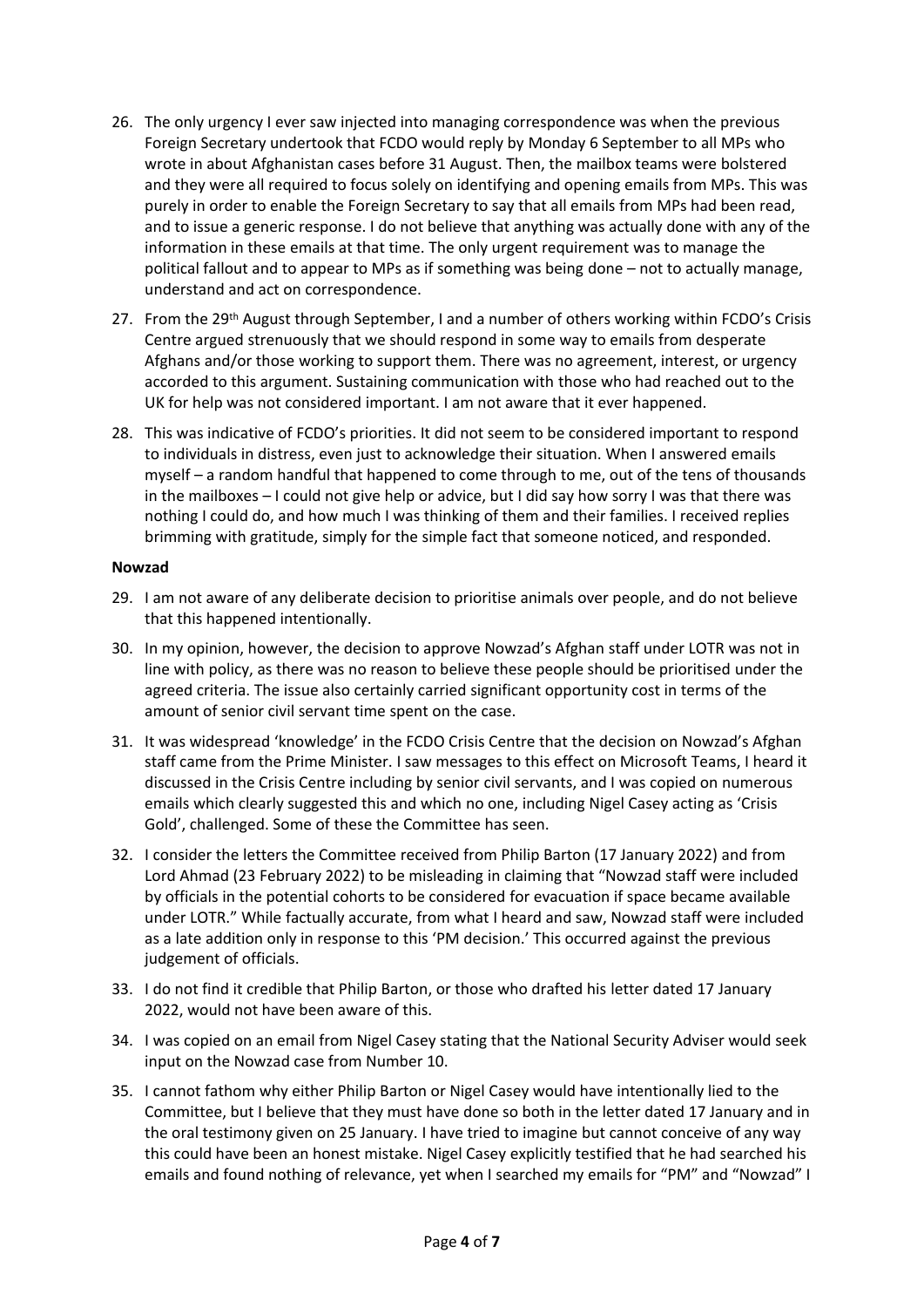found more than one email referencing "the PM's decision on Nowzad" and with Nigel Casey in copy. So the only possible explanations are that a) Nigel Casey had deleted his emails (which everyone who had worked on the Afghanistan crisis had been ordered by Diptel not to do); b) he did not know how to use the "CTRL-F" function in Outlook, or searched for something other than "PM" and "Nowzad"; c) he found the emails but somehow concluded they were not relevant, despite mentioning 'the PM's decision on Nowzad'; or d) he was lying.

- 36. For these reasons I do not find Philip Barton's letter of 27 January 2022, in which he apologised for having given "inadvertently inaccurate answers", credible. It is possible, although it would be surprising, that neither Philip Barton nor Nigel Casey remembered seeing the emails about supposed PM involvement on the day they were sent. I cannot see how it is possible that they would not have found the extensive evidence of this when asked about it later.
- 37. The statement in Lord Ahmad's letter (dated 23 February 2022) that "FCDO officials sought confirmation from the Cabinet Office later that same morning (25 August) that Nowzad's Afghan staff should indeed be called forward for military evacuation. The National Security Adviser subsequently confirmed to a senior FCDO official later that morning that they should proceed to call forward Nowzad's staff" is consistent with my understanding of what happened. I do not believe, however, that either the Cabinet Office or the National Security Adviser were involved in confirming any other call forwards, and can imagine no reason why FCDO officials would have sought that confirmation if they had indeed included Nowzad staff in cohorts prioritised for potential evacuation.
- 38. Lord Ahmad's letter of 23 February also confirms that there were emails referring to a Prime Ministerial decision on Nowzad, and quotes Lord Goldsmith in an attempt to explain this: "'it is not uncommon in Whitehall for decisions to be interpreted or portrayed as coming directly from one department or another or even the Prime Minister, even when that is not the case.'" I have never in my career seen any such thing. Governance would fall apart entirely if this were the case.

#### **Crisis management**

- 39. I was based in South Sudan when civil war broke out in December 2013, and was in Sierra Leone at the beginning of the Ebola outbreak in 2014. I understand that an effective crisis response is, to a large extent, the result of a naturally evolving process. It requires flexibility and improvisation, and at times inefficiency is inevitable in the confusion and rapidly shifting situations. By definition, I never expected the Afghanistan crisis response to feel under control, or for everything to work well. But an effective crisis response also requires clarity of purpose, clear direction, some risk appetite, and the fundamentals of basic management competence.
- 40. While I worked within it, the Special Cases team did not receive any communication or instruction regarding the policy objective of our work. I came to understand for myself that in essence the evacuation of Afghan nationals was a political rather than a humanitarian response. I had, I believe wrongly, assumed it was the latter: that our objective was to fulfil our duty of care to those whom most needed and deserved it. In fact, I came to believe, it was to protect the UK from reputational damage and to manage domestic political fallout.
- 41. I believe the efforts of myself and many others in the FCDO crisis response would have been more efficient and more effective if there had been some clarity of purpose: if we had known what it was that we were fundamentally trying to achieve.
- 42. In my opinion the crisis response was also hampered by a fundamental mismatch between FCDO's risk appetite and the requirements of the crisis. For example, following the evacuation, once alternative routes out of Afghanistan became possible, I believe we decided not to put people on Pakistan Airlines flights because Pakistan Airlines is on the UK's blacklist due to safety concerns. I do not believe this was a reasonable calculation based on weighing up the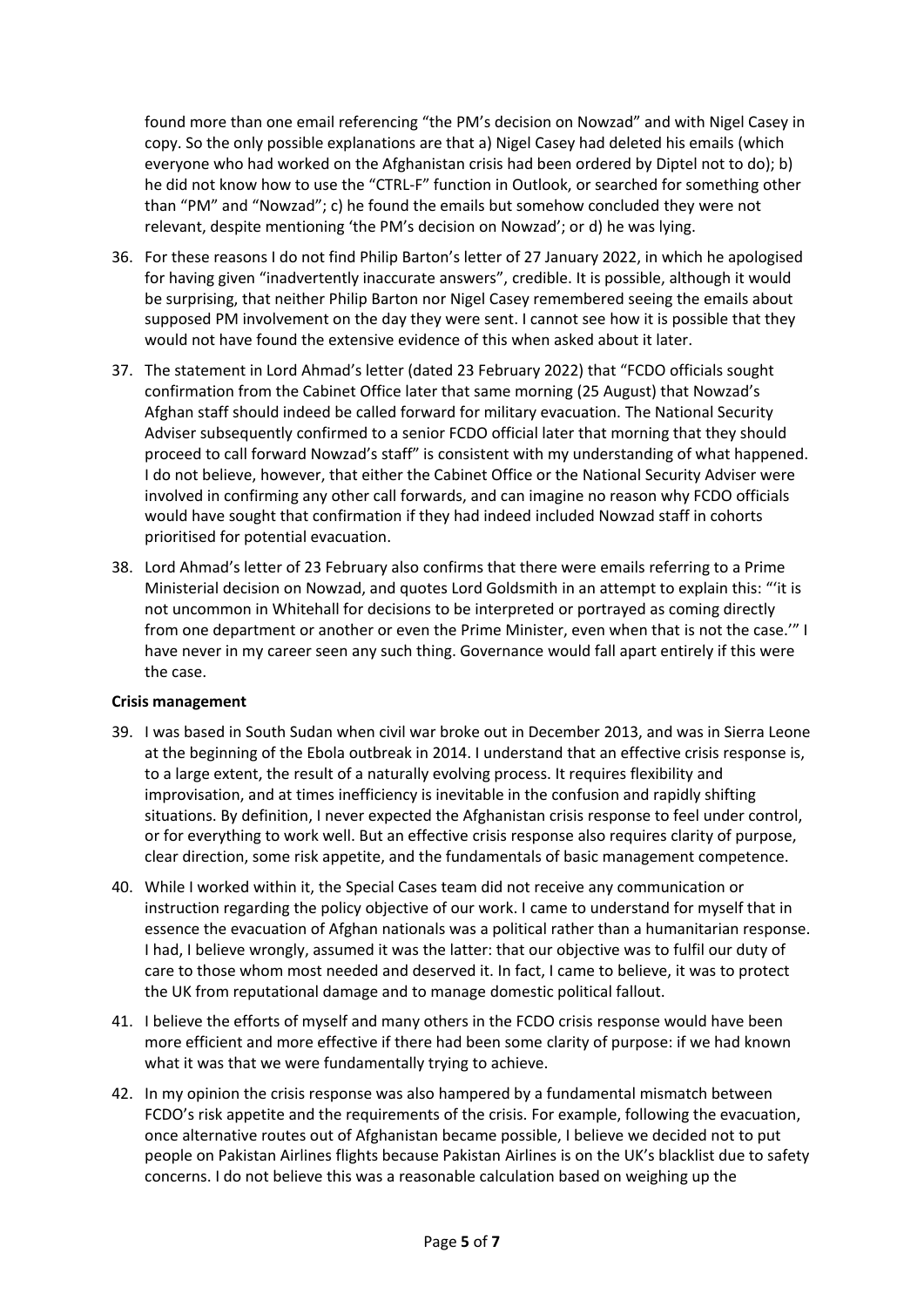probability of vulnerable Afghans being targeted by the Taliban versus the probability of something going wrong on a PIA flight. I believe that risk aversion – avoiding any danger of the UK looking bad if something happened – outweighed the importance of protecting lives.

- 43. Finally, I cannot understand what happened to the fundamentals of basic management competence during the crisis response. I have already discussed some of this in relation to the management of correspondence, but it was a much wider issue. Staff joining the Special Cases Team did not receive any induction or introduction. There was no clear tasking, no system for recording decisions or actions, no system for handovers between shifts. Sometimes these happened on the impetus of team members, sometimes they did not. There was no accountability, continuity, focus, or control between and across shifts. I have never in my career seen anything within the civil service so badly managed.
- 44. I cannot understand why the simple task of rostering staff to work on the crisis was so ineffective. I first volunteered to work on the crisis on 16<sup>th</sup> August. I repeated my offer at least once daily, both proactively and in direct response to daily requests for more volunteers, until 23 August when I decided to just turn up (at which point I was warmly welcomed by an underresourced team). During this period, I once received a call from the rostering team who had told me I could not work on the crisis as I was an ex-DFID staff member and our IT was incompatible.
- 45. Most days the Special Cases team ignored the formal roster, as it was incapable of meeting needs, and took responsibility ourselves for ensuring cover and continuity as best we could, including directly calling in our friends and personal contacts from across the organisation.

## **Lack of internal accountability**

- 46. As a civil servant, feeling that I have no option but to share these concerns publicly has caused me considerable moral conflict. I do not want any other civil servant to be in this position.
- 47. If I had seen FCDO acknowledge either internally or externally what went wrong with our handling of the Afghanistan crisis, and explain how the failings will be addressed, I would not have felt compelled to give this evidence. If FCDO encouraged and enabled a culture with visible organisational commitment to encourage speaking up, I might have felt my concerns would be taken seriously internally.
- 48. Sessions I have joined to 'listen to staff' involved in FCDO's Afghanistan crisis response have provided safe spaces and mutual support – important for the welfare of staff put in an exceedingly difficult position, but not an avenue for meaningful accountability.
- 49. I understand that the internal investigation triggered by the issues raised by Raphael Marshall identified some 'lessons learned', and that a more thorough lessons learned report is forthcoming. Staff have not seen the internal investigation report, nor any meaningful accountability or action resulting from it. I am glad that FCDO recognises that it has lessons to learn, but I suspect its internal efforts would be more accurately described as lessons observed than lessons learned.
- 50. The Sue Gray update and the Boardman review both flag the existence of inadequate speak-up cultures within central government, where civil servants either felt unable to raise concerns or did not trust the system to deal with concerns in an appropriate way. FCDO has a responsibility to be open and accountable, to not mislead Parliament or the public, to take internal concerns seriously and act on them, and to establish the right climate so staff trust in that.
- 51. There is a reason that so many committed, capable, morally-attuned civil servants within FCDO are feeling the need to share information externally without authorisation. This is not, in my opinion, due to a disconnect between Ministers and civil servants. It is rather due to a disconnect within the official-level administrative system in FCDO. People have lost confidence in FCDO leadership.